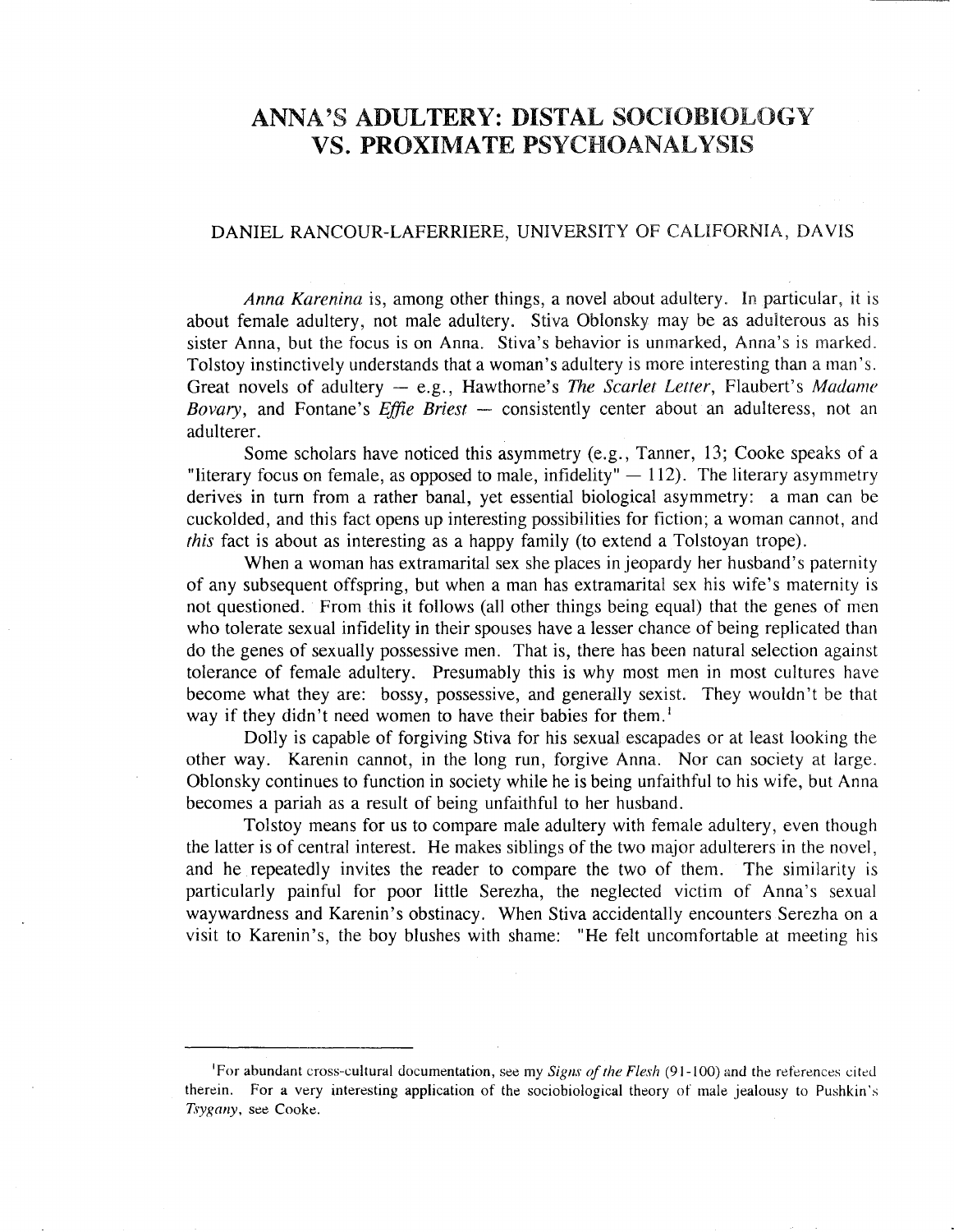uncle, *who resembled his mother*, because it awakened those very memories which he considered shameful" (657, italics added).<sup>2</sup>

The similarity is also painful to Anna, who even tries to deny it in the early stages of falling in love with Vronsky:

~This is a confession of something that oppresses me, and I want to make it to you,' said Anna, determinedly throwing herself back in an arm-chair and looking straight into Dolly's eyes.

And to her surprise Dolly saw that Anna was blushing to her ears and to the curly black locks on her neck.

4Do you know,' continued Anna, 'why Kitty did not come to dinner? She is jealous of me. I have spoiled . . . I mean I was the cause of the ball being a torture instead of a pleasure to her. But really, really I was not to blame, or only a very little,' she said, drawling out the word 'very' in a high-pitched voice.

~Oh how like Stiva you said that,' remarked Dolly laughing.

Anna was annoyed.

40h no, no I am not Stiva,' she said frowning. 'The reason I have told you is that I do not even for a moment allow myself to distrust myself. '

But at the moment when she uttered these words she knew they were untrue: she not only distrusted herself but was agitated by the thought of Vronsky, and was leaving sooner than she had intended only that she might not meet him again.(90)

First there is a practically Freudian *Verneinung* ("Oh no, no I am not Stiva...."), but then it is insightfully discarded (" ... at the moment when she uttered these words she knew they were untrue...."). But the insight cannot block Anna's free fall into Vronsky's arms. She can no more stop herself than her brother can stop himself.

Early in the novel Anna feels obliged to deal directly with her brother's philandering. But this effort is the start of her own unfaithfulness: while taking the train to Moscow to counsel Dolly regarding Stiva's sexual misbehavior, she first encounters the man who will be her ruin. Before she has even had an opportunity to start repairing her brother's marriage, her own begins to crumble:

The trained insight of a society man enabled Vronsky with a single glance to decide that she helonged to the best society. He apologized for being in her way and was about to enter the carriage, but felt compelled to have another look at her, not because she was very beautiful nor because of the elegance and modest grace of her whole figure, but because he saw in her sweet face as she passed him something specially tender and kind. When he looked round she too turned her head. Her bright grey eyes which seemed dark hecause of their black lashes rested for a moment on his face as if recognizing him, and then turned to the passing crowd evidently in search of some one. In that short look Vronsky had time to notice the subdued animation that enlivened her face and seemed to flutter between her bright eyes and a scarcely perceptible smile which curved her rosy lips. It was as if an excess of vitality so filled her whole being that it betrayed itself against her

<sup>&</sup>lt;sup>2</sup>Page numbers refer to the Maudes' translation; passages quoted in the original Russian are indicated hy volume number (Roman numeral) followed by page number.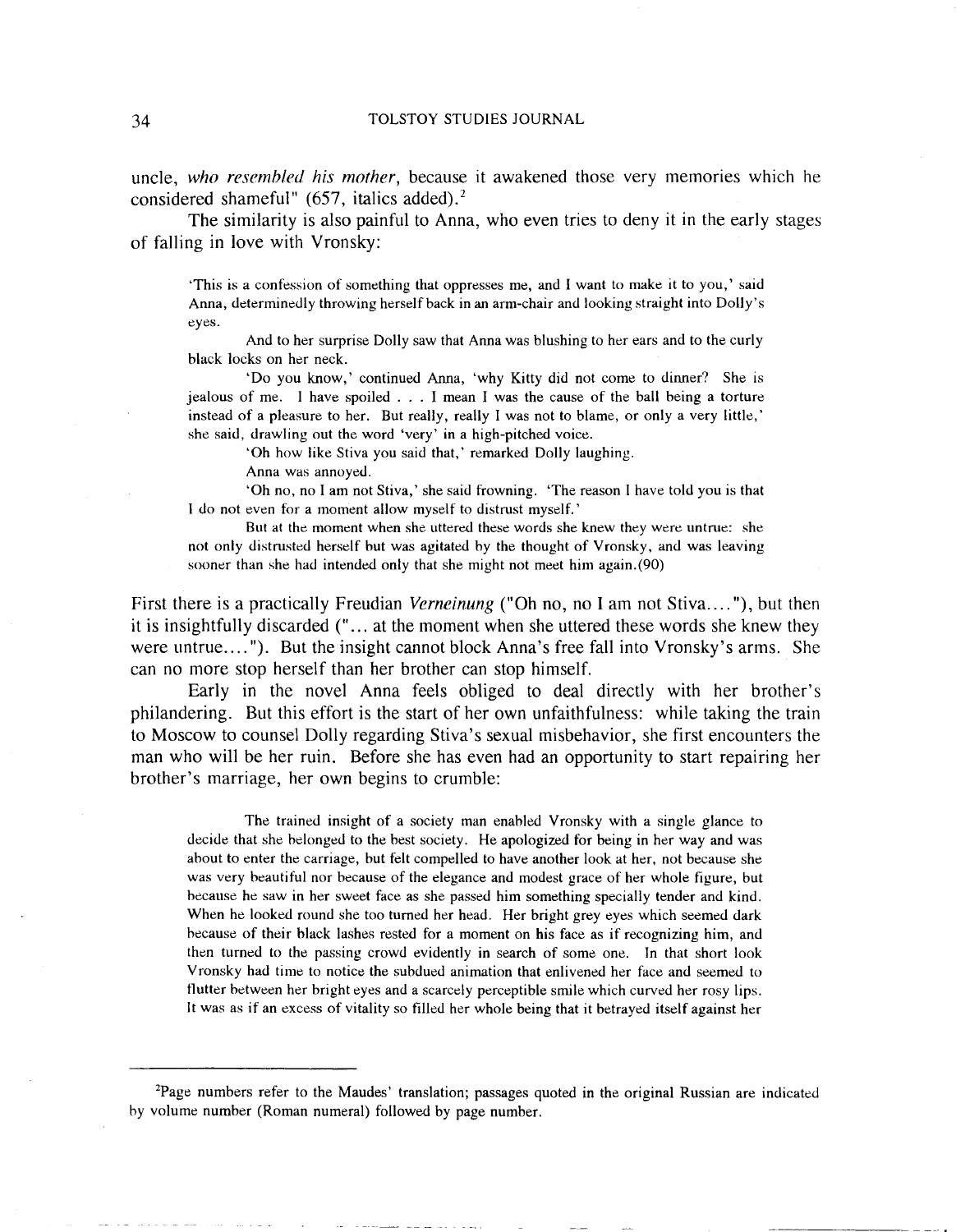now in her smile, now in the light of her eyes. She deliberately tried to extinguish that light in her eyes, but it shone despite of her in her faint smile.

Again, she cannot stop herself. Some inner light has been lit, and it will not go out until she herself puts it out toward the end of the novel. In the meantime, we as readers are already preparing to excuse Anna for her adultery. As Anthony Thorlby has observed, this particular passage, the first depiction of Anna in the novel, reveals Vronsky falling in love at first sight (Thorlby, 43). Vronsky's first impression is our first impression. How can we not fall in love with Anna as well?

If early in the novel Anna convinces Dolly to forgive Stiva, later on Dolly attempts to return the favor. Having heard of Anna's liaison with Vronsky, Dolly goes to Karenin and manages to speak with him alone. She tries valiantly to soften his heart:

\*What can I do?' said Karenin, shrugging his shoulders and raising his eyebrows. The recollection of his wife's last delinquency irritated him so much that he again became as cold as he had been at the beginning of the conversation. 'I am very grateful for your sympathy, but it is time for me to go,' he said rising.

'No, wait a bit! You should not ruin her. Wait a bit. I will tell you about myself. I married, and my husband deceived me; in my anger and jealousy I wished to abandon everything, I myself wished . . . But I was brought to my senses, and by whom? Anna saved me. And here I am living; my children growing, my husband returns to the family and feels his error, grows purer and better, and I live . . . I have forgiven, and you must forgive. '

Karenin listened, but her words no longer affected him. All the bitterness of the day when he decided on a divorce rose again in his soul. He gave himself a shake and begin to speak in a loud and piercing voice.

'I cannot forgive; I don't wish to and don't think it would be right. I have done everything for that woman, and she has trampled everything in the mud which is natural to her. I am not a cruel man, 1 have never hated anyone, but I hate her with the whole strength of my soul and I cannot even forgive her, because I hate her so much for all the wrong she has done me!' he said with tears of anger choking him. (359)

What Dolly fails to observe here, in her fit of Christian kindness, is that Karenin's situation is much worse than hers had ever been, biologically. Her many children are thriving, but Karenin's one child may not even be his own. It's fine for her to be forgiving, for she is a great reproductive success. But Karenin cannot forgive for the perfectly good biological reason that Serezha's paternity is doubtful in his mind: "I doubt everything so much that I hate my son, and sometimes believe he is not my son. I am very unhappy" (358).

Of course neither Dolly nor Karenin consciously compute reproductive success in order to arrive at their respective, diametrically opposed decisions. Rather, they behave *as* if they had made such computations. That is all that is required by abstract, Darwinian mathematics. It is psychological mechanisms which do the real work. In Dolly's case masochistic inclinations keep her in the vicinity of her faithless inseminator as she continues to produce offspring. In Karenin's case vengeful, sadistic feelings are (at this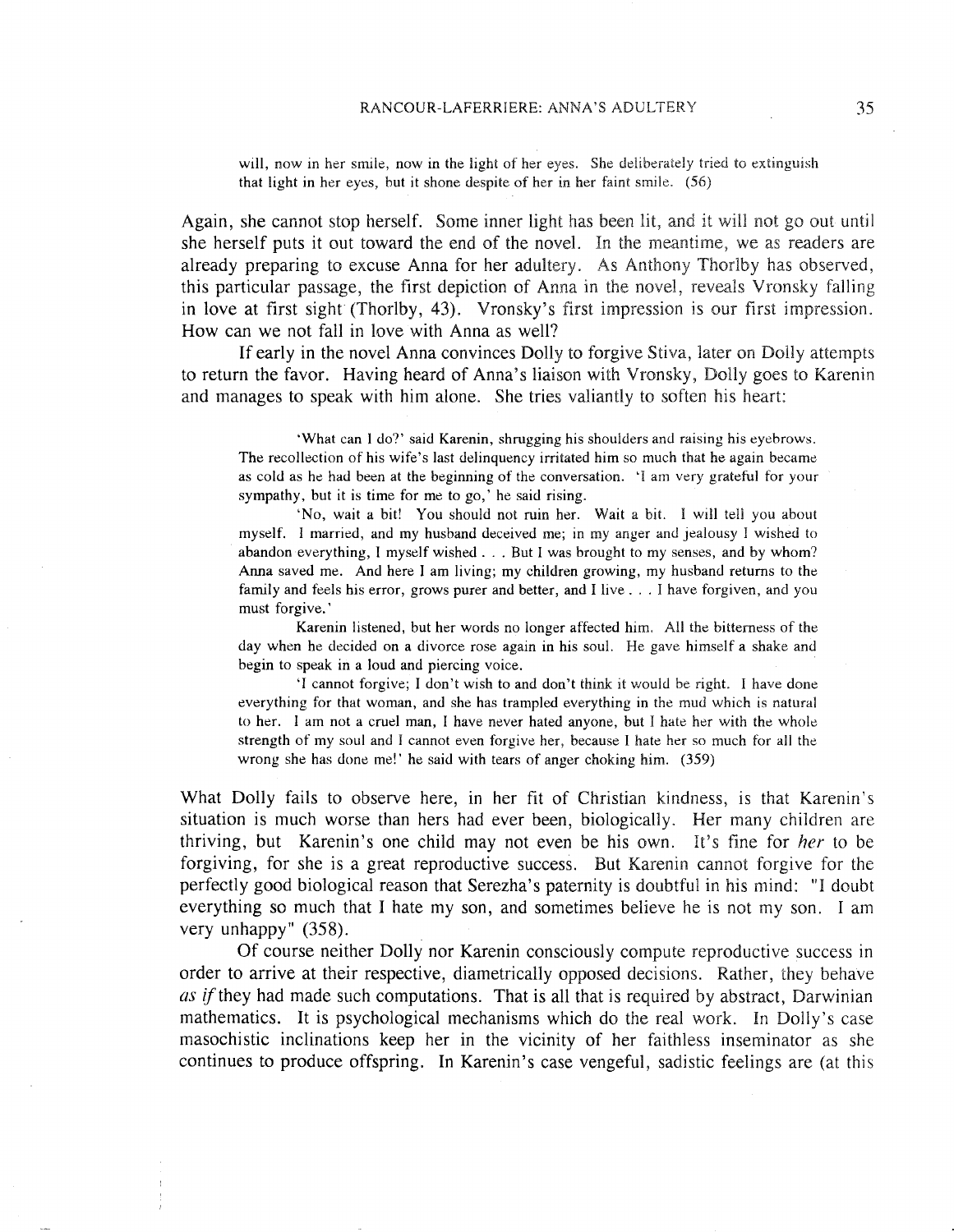point) directed against the woman who cuckolds  $him<sup>3</sup>$  Tolstoy disapproves of such feelings, of course, as is clear from the repeated biblical epigraph stating that only the highest ranking male  $-$  God  $-$  is permitted to be a sadist ("Mne otmshchenie, i az vozdam").

What about Anna herself? What is the distal, Darwinian cause of her adultery, and what proximate psychological mechanisms move her to an action which, theoretically at least, might foster the further replication of her genes?

A woman who rejects a husband and takes a lover is putting herself at risk of losing resources for herself and her previous offspring while at the same time she is not necessarily gaining any increased probability of producing more offspring. She can only give birth once every year or so at the most, after all (while a man could theoretically parent several children by different women in that same period of time). What, then, is the reproductive advantage for a woman to commit adultery?

Elsewhere I have proposed several possible advantages *(Signs of the Flesh, 83-90)*, but here I wish to concentrate specifically on the advantages available to Anna Karenina in her specific social situation. Anna has had one child by Karenin. But that was approximately eight years previous to the time frame of the novel. In the meantime, the lnarriage has been sterile in both the reproductive and psychological senses. There is no hint that further offspring could be produced with Karenin. Anna is a young woman in her prime, and her maternal inclinations and abilities are obvious (she is devoted to Serezha, Dolly's children climb all over her at the beginning of the novel, etc.). Karenin, on the other hand, is twenty years older than she is and, more important, he is sexually uninteresting. Tolstoy makes this clear in the early bedroom scenes. For example:

Exactly at midnight, when Anna was still sitting at her writing-table finishing a letter to Dolly, she heard the measured tread of slippered feet, and Karenin entered, freshly washed, his hair brushed, and a book under his arm.

4It's time! It's time!' said he with a significant smile, going into their bedroom.

'And what right had he to look at him as he did?' thought Anna, remembering how Vronsky had looked at Karenin.

When she was undressed she went into the bedroom, but on her face not only was there not a trace of that animation which during her stay in Moscow had sparkled in her eyes and smile, but on the contrary the fire in her now seemed quenched or hidden somewhere very far away. (103)

At a purely intellectual level Anna believes her husband is a kind, truthful, and generally admirable person. He has moral stature (even if his ears stick out in an annoying way). It is alright to sleep with him (even if he comes to bed with a book under his arm, even if in a later bedroom scene he falls to loudly snoring right after having declared "I love you"). Anna could go on living with Karenin in this fashion, she could deflect Vronsky's

<sup>&</sup>lt;sup>3</sup>For a brief period, when it appears that Anna is going to die (and will therefore not be able to cuckold Karenin anymore), Karenin takes a forgiving stance. This is only temporary, however. Later he becomes spiteful again and is ashamed of having forgiven Anna.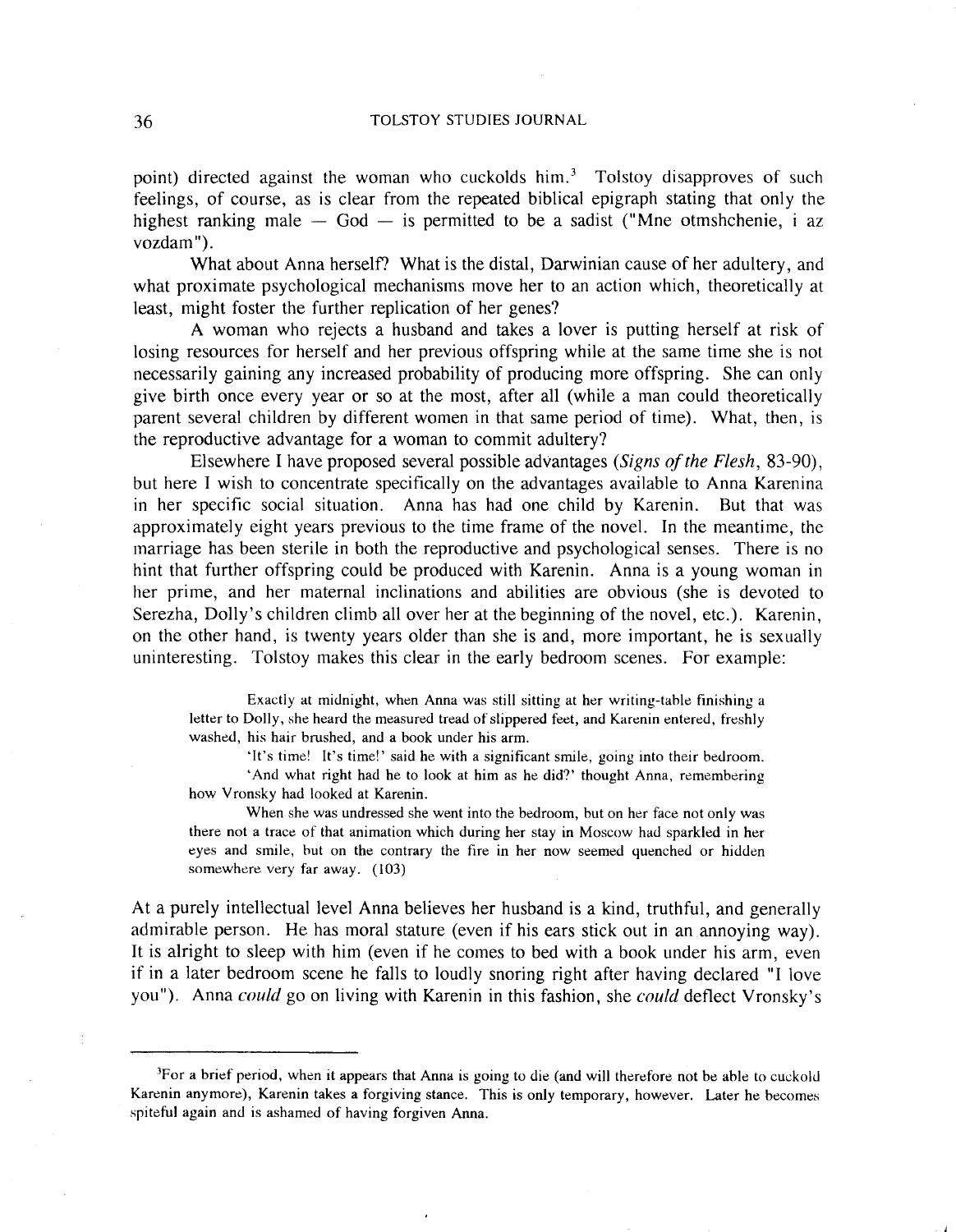advances. But she cannot seem to *her* eyes.

'So you really are going tomorrow?' said Vronsky.

the *uncontrollable radiance of her eyes* and her smile set him on fire as she spoke the 'Yes, I think so,' Anna replied as if surprised at the boldness of his question; but words. (76, italics added)

... Just for an instant as she looked at [Vronsky] he saw a gleam in her eyes and, though the spark was at once extinguished, that one instant made him happy.  $(97)$ , italics added)

'Do this for me [Anna says to Vronsky]: never say such words to me, and let us be good friends.' These were her words, but her eyes said something very different. (127, italics added)

The most distal possible interpretation of this gleam in Anna's eye is the advantageousness of more offspring. An obvious proximate interpretation is sexual desire. As it turns out, going over to Vronsky does pay off reproductively, for Anna gives birth to a daughter. Psychologically, however, she remains unfulfilled. She may have done the right thing from a sociobiological perspective, but something is very wrong at the psychological level. This suggests that the obvious interpretation of the gleam in Anna's eye is incomplete at best.

Of course, Tolstoy needs for something to be wrong in order to give his readers a juicy plot. But a closer look at Anna in sexual situations even early in the novel reveals why something *had* to go wrong later.

The curious thing about Anna's itch for sexual change is that it is not really very sexual at all. The gleam in her eye signifies so much more than her sexuality. Many critics mistakenly believe that Anna is "swept away by physical passion" (Wasiolek, 131). In fact, eroticism is only a small part of Anna's growing need for a new sexual object. When she does have sex with Vronsky for the first time there is not the slightest indication that she gains sexual pleasure, although it is clear that Vronsky does.

The two of them are on the floor next to a sofa right after the act is over. Anna is filled with shame and horror at what she has just done. Her humiliation is practically physical ("fizicheski chuvstvovala svoe unizhenie" — VIII, 178). In vain Vronsky tries to console her. Suddenly she pushes him away and sits up:

'It's all over,' she said. 'I have nothing but you left. Remember that.'

'I cannot help remembering what is life itself to me! For one moment of that bliss...

'What bliss?' she said with disgust and horror, and the horror was involuntari communicated to him. 'For heaven's sake, not another word!'

She rose quickly and moved away from him.

'Not another word!' she repeated, and with a look of cold despair, strange to him, she left him. She felt that at that moment she could not express in words her feeling of shame, joy, and horror at this entrance on a new life, and she did not wish to vulgarize that feeling by inadequate words. Later on, the next day and the next, she still could not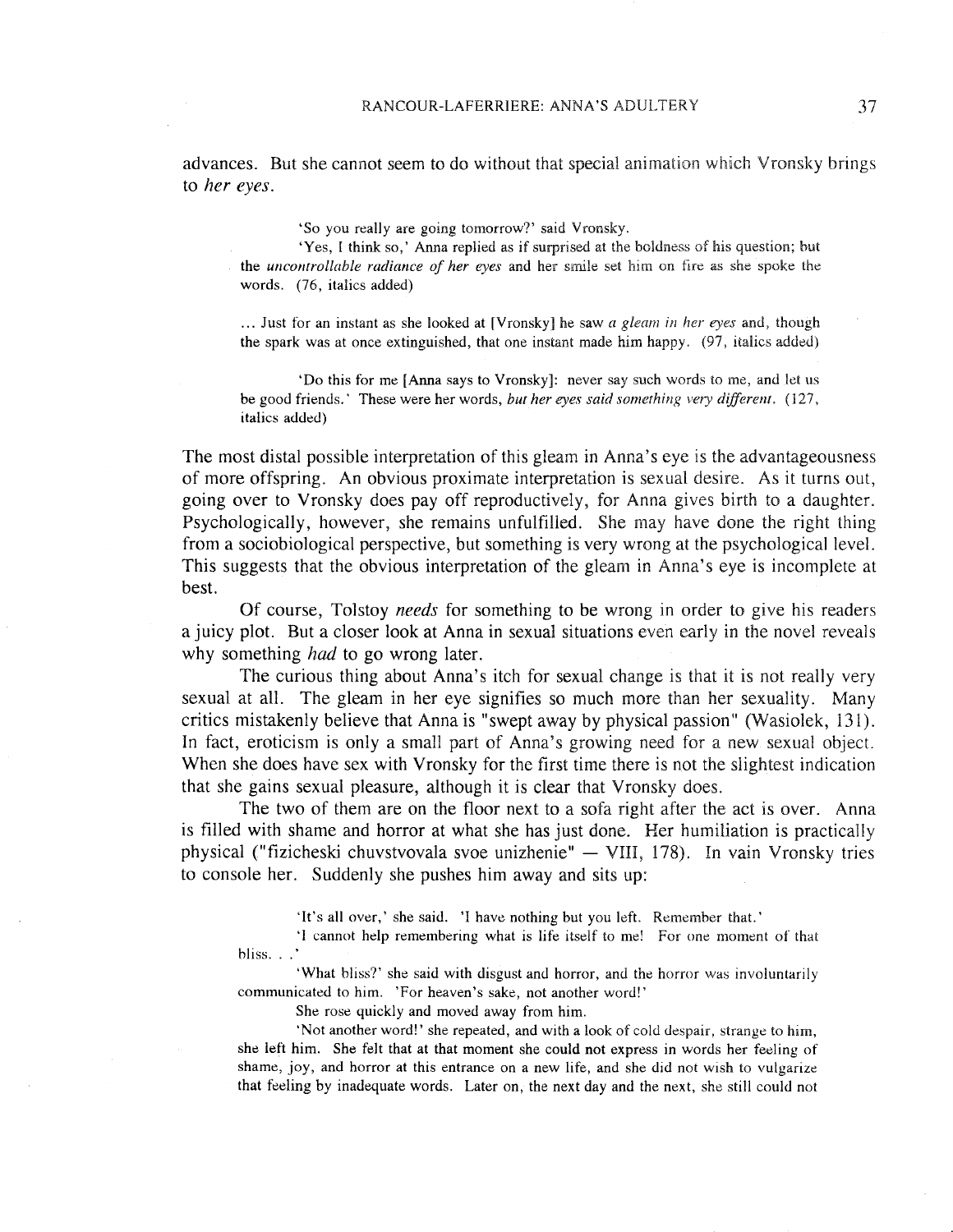find words to describe all the complexity of those feelings, and could not even find thoughts with which to reflect on all that was in her soul. (136)

The word "bliss" *("schast'e")* actually disgusts Anna here, although bliss is supposedly what Anna has been seeking with Vronsky for "nearly a year."

Very well, then, perhaps the first time is not the best time. But subsequent times are not much better either. The slightest indications of any sexual pleasure are regularly and massively cancelled out by feelings of humiliation, shame, degradation. Sociobiological expectations about the slightly greater modesty and sexual repression in females than in males (see my *Signs of the Flesh,* 162 ff.) are not enough to explain Anna's severe reaction to her own sexual misbehavior. Even when Anna manages to take pride in Vronsky's love, shame springs back to overwhelm her:

She had only his love left, and she wanted to love him. 'Try to understand that since I loved you everything has changed for me. There is only one single thing in the world for me: your love! If I have it, I feel so high and firm that nothing can be degrading for me. I am proud of my position because . . . proud of . . . proud . . .'  $-$  she could not say what she was proud of. Tears of shame and despair choked her. She stopped and burst into sobs. (288-89)

Through the middle parts of the novel Anna's pride *("gordost'")* and shame *("styd")* are in precarious balance, with little room left for actual pleasure, sexual or otherwise.

What Vronsky *does* give Anna, and what she gains immense pleasure from early in the novel is his slavish devotion. Nontechnically speaking, she is more concerned that he stroke her ego than stroke her erogenous zones:

She turned round, and instantly recognized Vronsky. With his hand in salute, he bowed and asked if she wanted anything and whether he could be of any service to her. For some time she looked into his face without answering, and, though he stood in the shade she noticed, or thought she noticed, the expression of his face and eyes. It was the same expression of respectful ecstasy that had so affected her the night before. She had assured herself more than once during those last few days, and again a moment ago, that Vronsky in relation to her was only one of the hundreds of everlastingly identical young men she met everywhere, and that she would never allow herself to give him a thought; yet now, at the first moment of seeing him again, she was seized by a feeling of joyful pride *lee okhvatilo chuvstvo radostnoi gordosti].* There was no need for her to ask him why he was there. She knew as well as if he had told her, that he was there in order to be where she was.

'I did· not know that you were going too. Why are you going?' she asked, dropping the hand with which she was about to take hold of the handrail. Her face beamed with a joy and animation she could not repress.

·Why am I going?' he repeated, looking straight into her eyes. 'You know that I am going in order to be where you are,' said he. 'I cannot do otherwise.' (94/VIII, 124)

Vronsky is true to his word. He goes where Anna goes for the rest of the novel (except under the wheels of the train). In traditional psychoanalytic terms, Vronsky is constantly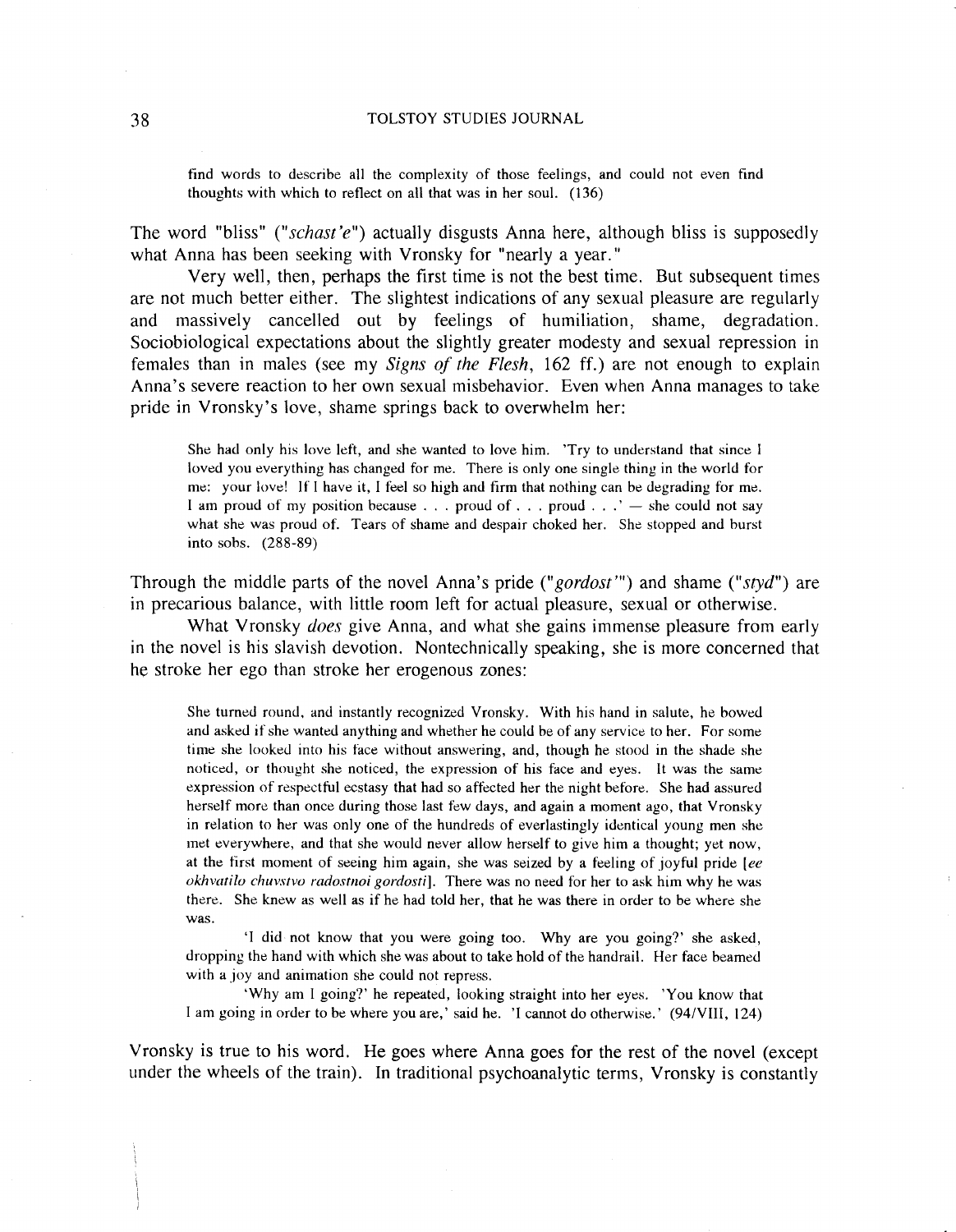shoring up Anna's delicate self-esteem with needed narcissistic supplies.<sup>4</sup> In Kohutian terms. Vronsky becomes complicit in Anna's growing narcissistic personality disorder.<sup>5</sup> Vronsky may be a gambler and a good-for-nothing, he may not treat Frou-Frou very well, but he does not let up on the servility toward Anna. Even late in the novel he is remarkably patient with Anna's jealous tantrums, and he never stops making adjustments for her benefit: "He, so virile a man, not only never contradicted her, but where she was concerned seemed to have no will of his own and to be only occupied with anticipating her every wish" (422). At one point Anna herself compares him to an obedient dog (690).

If toward the end of the novel this servility is no longer an adequate support for Anna's self-esteem, at the beginning it was essential to her move toward adultery. Karenin, after all, was doing nothing to satisfy her narcissistic wants (cf. Rothstein, 237-40). He, in effect, induced her dissatisfaction with herself. Thus, shortly after receiving the servile salute from Vronsky, Anna arrives back in Petersburg to confront a lower opinion of herself: "She was particularly struck by the feeling of dissatisfaction with *herself* which she experienced when she met him [Karenin]" (95, italics added).

The narrator focuses not so much on Anna's sense of her sexuality as on her sense of herself, that is, on her narcissistic concerns. A striking example of this is the early bedroom scene with Karenin, right after he has begun his famous snoring. An opportunity for sexual interaction has just been missed. Anna is now thinking of Vronsky, naturally, and her heart fills "with excitement and guilty joy at the thought." But it is the eyeimagery which (again) reveals her very deepest thoughts:

'It's late, it's late,' she whispered to herself, and smiled. For a long time she lay still with wide-open eyes, the brightness of which it seemed to her she could herself see in the darkness [blesk kotorykh, ei kazalos', ona sama v temnote videla].  $(134/VIII, 176)$ 

In other words, Anna is so much on her mind to herself that she can practically see herself. At this moment she is a female Narcissus positively evaluating the image of herself, her "*blesk*," her *glory* — to give the Russian word its standard metaphorical meaning.

Then, on the very next page, she sleeps with Vronsky for the first time, and never again will have sex with Karenin. There is no sign of an orgasm, but there is "blesk." Meantime, a "new Anna" has come into existence, and there begins the long process of the disintegration of her personality (cf. Bulanov on the "raspad sobstvennogo ia" in Anna, 32; Sémon on Anna's "clivage de la personnalité," 324-28; also Thorlby, 79 and Mandelker, 61).

The bedtime self-observation scene is but one of many instances where Anna seems to split, psychologically. Her splitting is an important feature of her growing narcissistic disturbance. On the train ride back to Petersburg, for example, she falls half asleep and

<sup>4</sup>See Fenichel (135-36; 387-89) on the notion of narcissistic supplies.

<sup>&</sup>lt;sup>5</sup>For a psychoanalysis of Anna from the viewpoint of Heinz Kohut's theory of the narcissistic personality, see Rothstein (235-49). Armstrong (70-106) utilizes what might be best characterized as a "French Freud" approach to Anna's narcissism.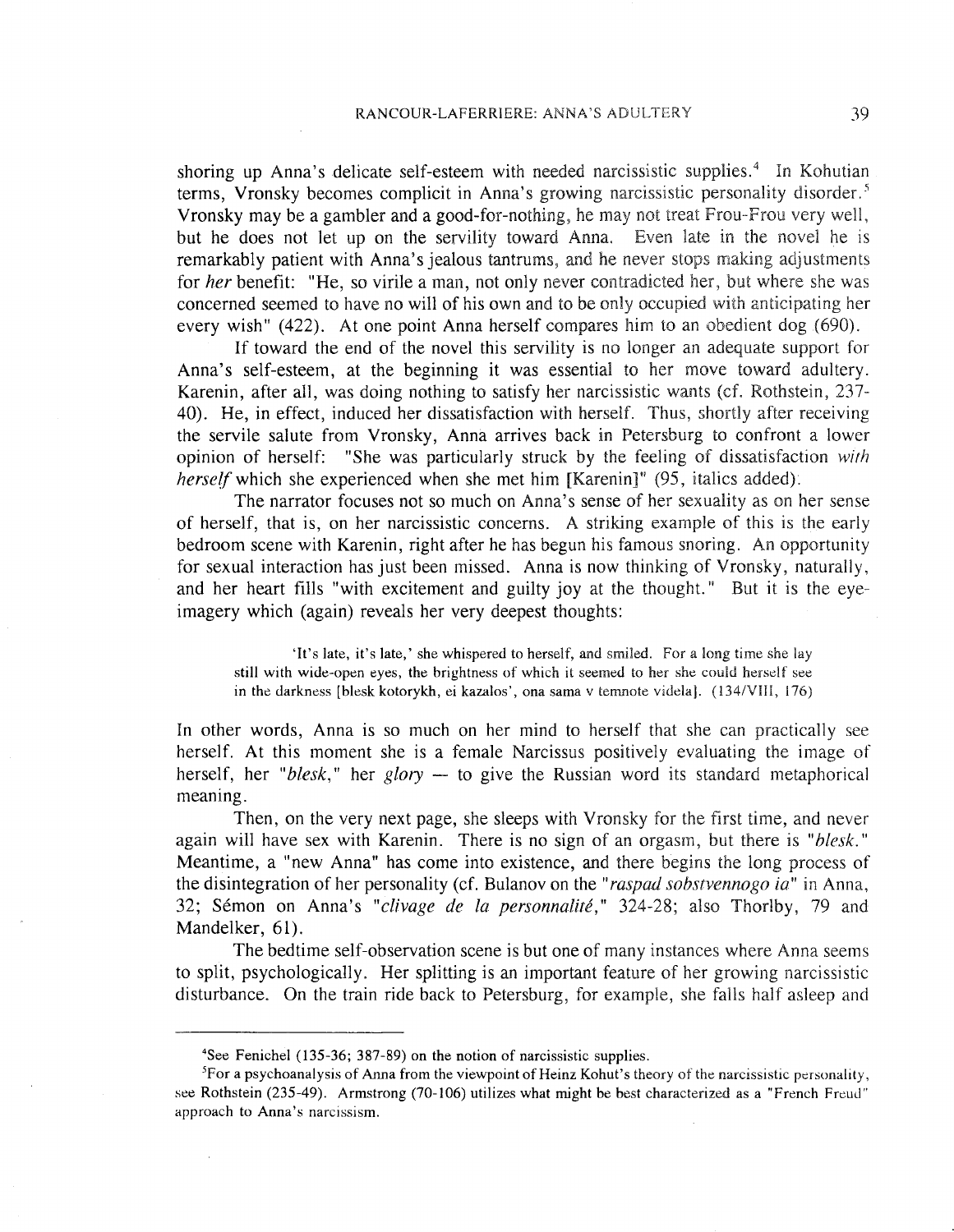asks herself: "...am I here, myself? Am I myself or another [*la sama ili drugaia*]?" (92/VIII, 122). Shortly after giving birth to a daughter she declares to Karenin that "there is another in me," that is, the person who fell in love with Vronsky is not really Anna herself ("*Ta ne* ia"  $-$  375/VIII, 483). That "other" person will eventually have to be (self-) punished for what she does, and the punishment will ultimately take the form of suicide. In the meantime that "other" continues to be in desperate need of narcissistic supplies. The fits of jealousy are designed to provoke even more adoration than Vronsky has already given. Anna recognizes that her love for Vronsky grows not only increasingly passionate, but also increasingly narcissistic *("strastnee i sebialibfubivee"* - IX, 382, emphasis added). At one point, when Vronsky is away, Anna splits in two again and gives *herself* a little narcissistic boost:

'Who is that?' she thought, gazing in the mirror at the feverish, frightened face with the strangely brilliant eyes looking at her. 'Yes, that is I!' she suddenly realized, and looking at her whole figure she suddenly felt his kisses, shuddered, and moved her shoulders. *Then she raised her hand to her lips and kissed it.*

'What is it? Am I going mad?' and she went to her bedroom, where Annushka was tidying up. (683, italics added)

The answer to Anna's question has to be affirmative: she is going mad if she is willing to accept *herself* as a substitute for Vronsky to gratify herself. This is not mere masturbation. It is a crumbling of narcissistic structure, a disintegration which Tolstoy emphasizes by placing *four* "Annas" within the one scene:

- 1) *Anna* herself (to the extent that she is herself)
- 2) Anna's *reflection* in the mirror
- 3) The little daughter *Annie,* with whom Anna has just played, but who has just disappointed her because she is not her son ("How is this? That's not it  $-$  this is not he!"  $-682$ )
- 4) Anna's maid *Annushka6*

Tolstoy's heroine seems to be breaking up into narrative bits and pieces. This fragmentation presages the physical smashing up of Anna's body by the train a few pages later.

It would be tempting to conclude that the way Tolstoy treats Anna toward the end of her life reflects hostility toward her (he would not treat his other double, Levin, that way). Such a conclusion would require evidence from outside the novel, however, for unlike the rather sloppy elimination of Hélène Kuragina from War and *Peace* (see Rancour-Laferriere, 1993,216-19), Anna's destruction is organic to the overall narrative trajectory of *Anna Karenina*. It is clear and credible that Anna experiences great hostility toward *herself.* She is a masochist  $-$  quite apart from the issue of whether Tolstoy is a sadist in his treatment of her.

<sup>6</sup>Anna's little English protege, *Hannah,* is not present in this scene, however. Cf. also Armstrong, 123 and Mandelker, 61.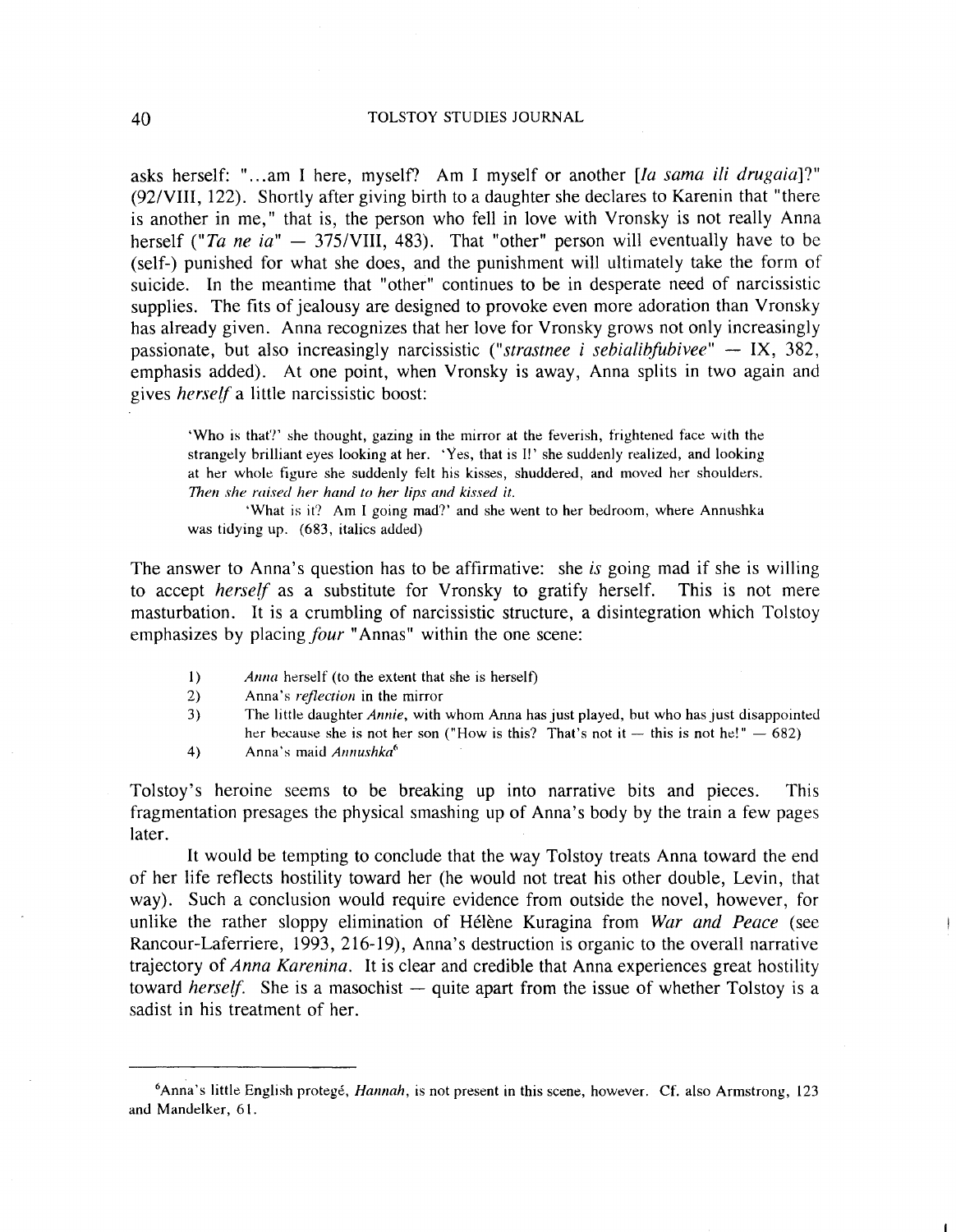The masochism is not erotogenic, but moral.<sup>7</sup> Anna gains no sexual pleasure from the harm she does herself. There is perpetual guilt (see, e.g., Stern, 371; Rothstein, 242-43; Gustafson, 121-27), which is an internal form of self-punishment. As for external punishment, Anna arranges for that as well. She gets into a position where she knows she can expect nothing but suffering:

She sat down at her writing-table, but instead of writing she folded her arms on the table and put her head on them, and began to cry, sobbing with her whole bosom heaving, as a child cries.

She wept because the hopes of clearing up and defining her position were destroyed for ever. She knew beforehand that everything would remain as it was and *would be even far worse than before.* She felt that, insignificant as it had appeared that morning, the position she held in society was dear to her, and that she would not have the strength to change it for the degraded position of a woman who had forsaken husband and child and formed a union with her lover; that, however much she tried, she could not become stronger than herself. She would never be able to feel the freedom of love, but would always be a guilty woman continually threatened with exposure, deceiving her husband for the sake of a shameful union with a man who was a stranger and independent of her, and with whom she could not live a united life. *She knew that it would be so,* and yet it was so terrible that she could not even imagine how it would end. And she cried, without restraint, like a punished child. (267-68/VIII, 345, italics added)

Here Anna is aware in the depths of her soul that she is never going to experience that "freedom of love" ("nikogda ne ispytaet svobody liubvi") which she supposedly committed adultery for. Such knowledge should certainly make her cry "like a punished child," as Tolstoy's narrator says  $-$  or rather like a child who has *invited* punishment, to be psychoanalytically specific. Passages such as these convey the impression that Anna maintains her illegitimate affair with Vronsky in order to harm herself and to be *humiliated, not only to gain narcissistic supplies.* If Dolly's moral masochism resides in her humble acceptance of Stiva's constant philandering, Anna's consists of an everincreasing, depressive self-destructiveness which climaxes in the most masochistic conceivable act: suicide.

Anna's narcissism may be what sets her adultery in motion, but her masochism is what gives it its decisively downward trajectory. It was perfectly possible for a woman to be adulterous, even in late nineteenth century Russian high society, without having to destroy herself into the bargain. For example, Anna could have continued seeing Vronsky discreetly, away from the Karenin household. For a while Karenin is willing to look the other way. But no, Anna invites her lover over, and the two Aleksei's meet at her entranceway (there is a male homosexual fantasy buried here). Or, she could even have divorced Karenin at one point. But instead she runs off to Italy with Vronsky without

 $T$ Freud's essay "On the Economic Problem of Masochism" (1924) establishes this basic distinction. Etymologically the word"masochism" derives from the name Leopold von Sacher-Masoch (1836-1895), an author of novels describing desired sexual humiliation.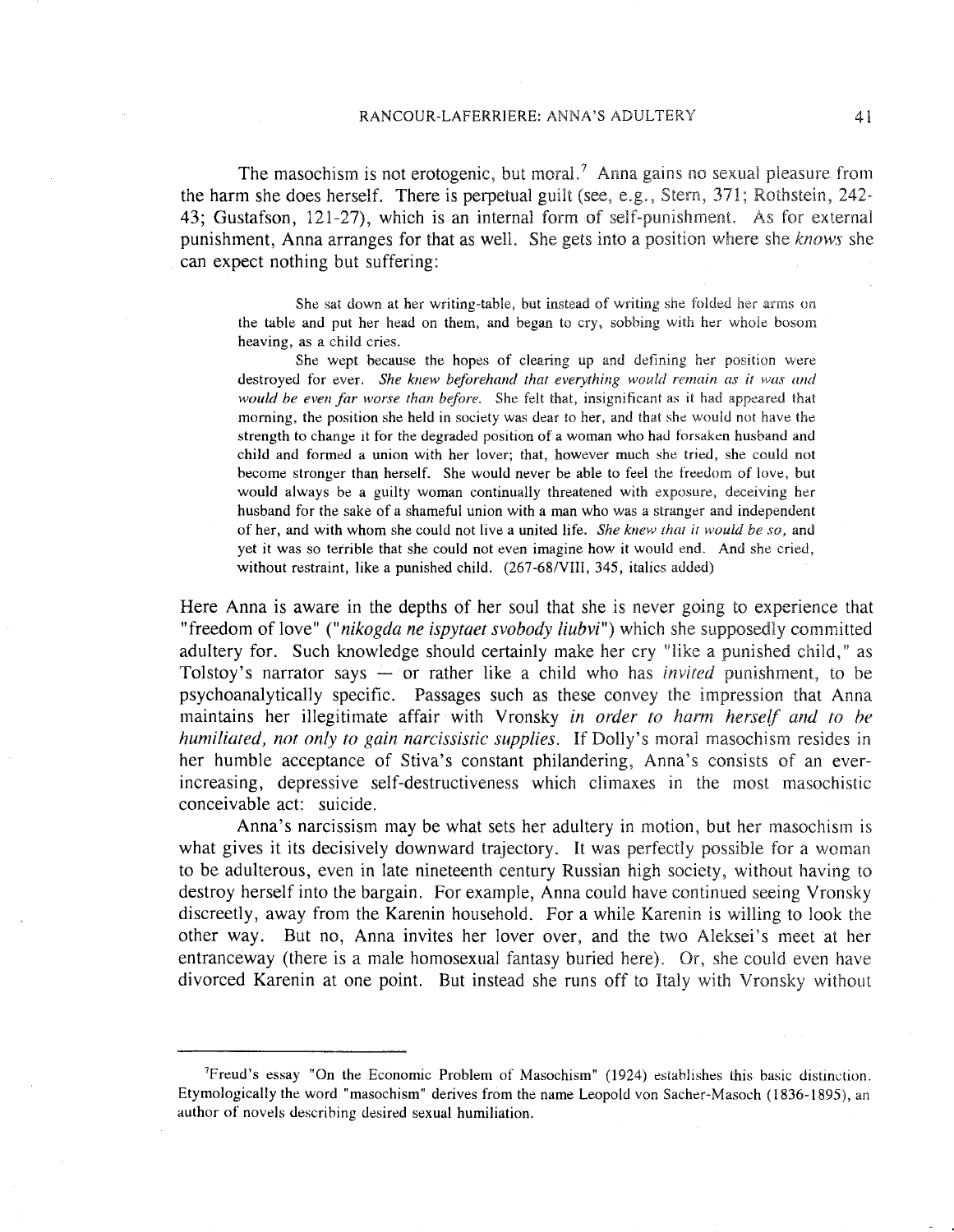'bothering to obtain a divorce, and leaving her supposedly beloved son behind. Subsequent misery is inevitable.

Most of the critics have understood how self-defeating and self-destructive is Anna's behavior. The psychoanalytic label "masochism," however, has not been applied, nor has the relevant psychoanalytic literature been cited<sup>8</sup>  $-$  partly out of ignorance, partly out of the traditional Slavistic aversion to psychoanalysis, and partly just because it is so difficult to understand why anyone would *consistently seek self-humiliation an.d self-defeat.*

In Edward Wasiolek's sensitive reading of the novel, for example, there are many observations about Anna's deliberately keeping her love for Vronsky unsatisfied and her tendency to set up bad situations for herself. Here is an example:

... there is evidence that Anna needs a rejecting society-even its insults and cruelties. There is a very revealing scene after her return to Russia from Italy that underscores this need. Anna insists on going to the opera in a low-cut dress with the Princess Oblonsky, a person of douhtful reputation. By going out openly in society when her cohabitation with Vronsky is known, she exposes herself to public humiliation. Vronsky, horrified by Anna's intention, is astonished at her inability to understand what she is doing. Anna does understand, of course, but she purposely misunderstands. She knows that she is throwing down the gauntlet to society. Yet Anna wants to be humiliated, cut off from society, hecause hy so doing she will also cut Vronsky off from society. (Wasiolek, 146-47)

There is considerable (unacknowledged) psychoanalytic insight here  $-$  except for the very last clause: Anna does not humiliate herself *because* of a need to "cut Vronsky off from society. " Such a *sadistic* wish is really irrelevant at this point. Anna's *masochism,* however repulsive to the normal reader, is what makes her go out and seek public humiliation. Eventually she does "punish" Vronsky by killing herself, of course, but the sadism of this act pales by comparison with its self-destructiveness. Anna is really too preoccupied with herself, too childish, in effect, to understand how much she hurts Vronsky. Her major project is to hurt herself.

How is Anna's masochism possible? Here the psychoanalytic literature on the ontogeny of moral masochism can be of some help. Freud was inclined to trace masochistic practices back to defective early interaction with the parents, especially the Oedipal father. More recent psychoanalytic studies, however, focus on problematical pre-Oedipal interaction with the mother. For example, the mother may not have been sensitive enough to the child's need for milk, she may have been emotionally unresponsive (or responded inappropriately) in dyadic interaction with the child, she may have physically abused the child, she may have abandoned the child at some point, etc. Such a mother has, in a sense, defeated her child, and the child, having had no adequate experience of

<sup>8</sup>The only exception I am aware of is Judith M. Armstrong's interesting study titled *171e Unsaid Anna Karenina* (and the comments on this study by Adelman, 89-90). Armstrong, however, gives the impression that Anna's masochism is erotogenic rather than moral (see especially pp. 89, 96, 105-6), or that it is a manifestation of the Freudian death drive (i.e., "primary masochism"). Most psychoanalysts reject the idea of a death drive. Anna's death wish, the existence of which is abundantly demonstrated by Armstrong, is best viewed as the emotional extreme of Anna's moral masochism.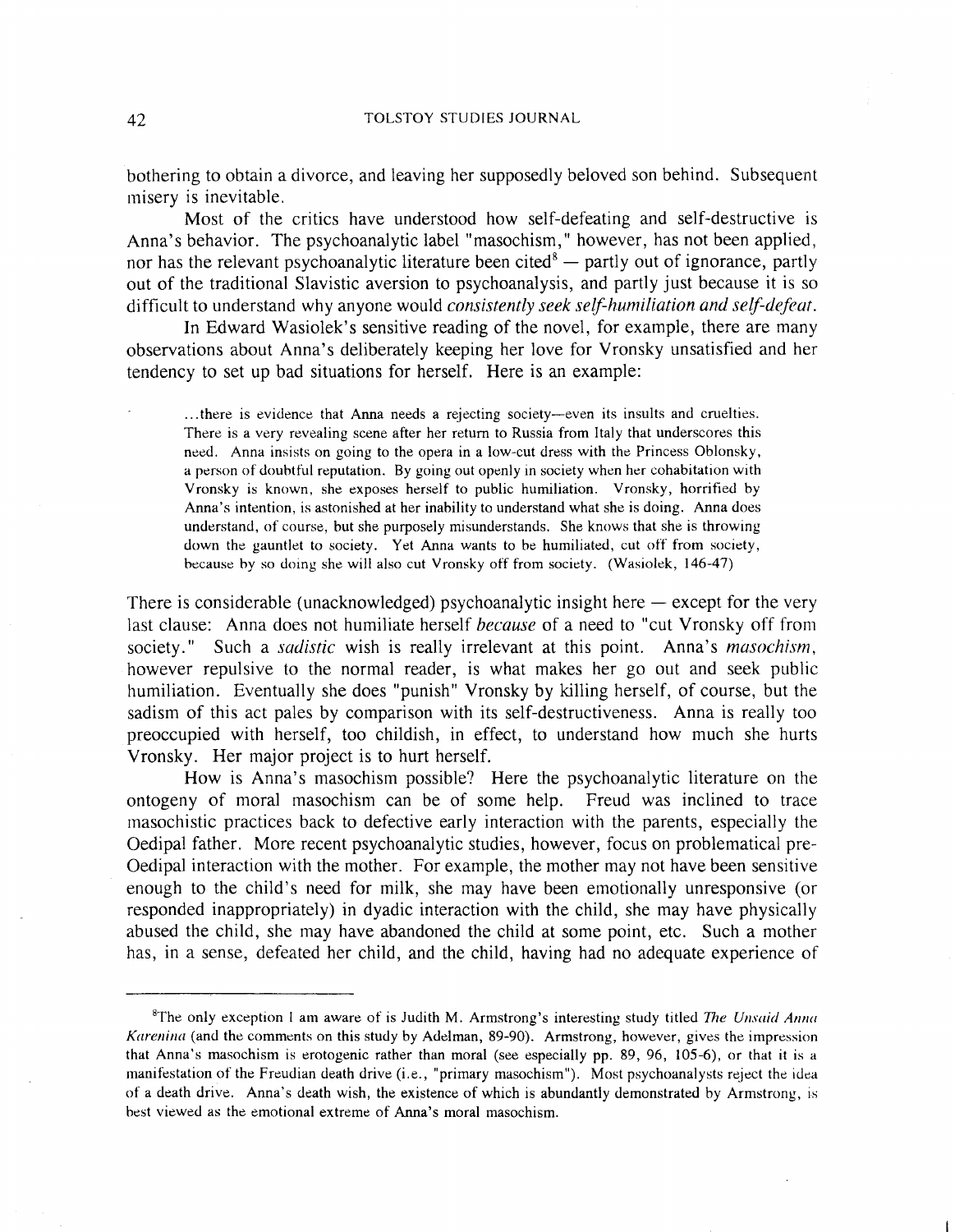what it means to be victorious may grow up to be someone who tends to engage in selfdefeating behavior. The masochist repeats prior defeats. In effect: "I shall repeat the masochistic wish of being deprived by my mother, by creating or misusing situations in which some substitute of my pre-oedipal mother-image shall refuse my wishes" (Bergler, 5). The mother herself is not necessarily "at fault" in the problematical early interaction (e.g., her child may suffer from a genetic defect which makes the interaction difficult, or she may die unexpectedly). In any case, it is the psychoanalytic consensus that something went wrong in the masochist's early interaction with his or her mother – regardless of who was "at fault." As Kerry Kelly Novick and Jack Novick assert, "...the first layer of masochism must be sought in early infancy, in the child's adaptation to a situation where safety resides only in a painful relationship with the mother" (Novick and Novick, 360).

Wasiolek (157) claims that nothing is known of Anna's childhood. This is not true, however. Some crucial information is available: Anna was brought up by her aunt (673), and when she married it was the aunt who made the arrangements (461). Therefore Anna must have been deprived of her mother for much of her childhood, for whatever reason. Perhaps also her father was absent. In any case she is essentially an orphan  $-$  as are so many of Tolstoy's major characters - e.g., Pierre Bezukhov, Andrei Bolkonskii, Aleksei Karenin, Konstantin Levin (see Gustafson, 14; see also Armstrong, and Rancour-Laferriere, 1993, 64-67 on the importance of motherlessness in Tolstoy's works). If most of the upbringing was accomplished by the aunt (as suggested by the imperfective verb "vospityvalas"  $-$  IX, 361), then Anna probably lost her mother early. This loss, which would normally be experienced by a young child as painful abandonment, is a plausible ontogenetic basis for Anna's masochism (as well as her generally disturbed narcissism). Wasiolek himself (without citing any of the psychoanalytic literature on masochism) suspects that Anna's suicide has something to do with her mother (157). Anna's last thoughts concern childhood. She tucks her head down ("vzhav v plechi golovu"  $-$  IX, 389) just before leaping under the train, as if going into a fetal position. She recalls the childhood sensation of preparing to go into the water for a swim ("voiti v vodu"). In Russian folklore water is often characterized as maternal: "Plevat' na vodu, vse odno, chto materi v glaza," to quote a peasant proverb (see my Slave Soul of Russia, Ch. 8 for more examples). The psychoanalytic literature on water symbolism (e.g., Dundes) would indicate that Anna is making one last desperate attempt to retrieve the mother. Some of the clinicians who work with masochistic patients believe that masochistic sequences are unconsciously intended to enact a merger with the mother (e.g., Asch).

Anna herself is a mother. Within the time-frame of the novel she gives birth to her second child, a daughter by Vronsky. The post-partum period is intensely depressive and masochistic. Anna is certain she is going to die. She persists in this belief even after she has recovered from her puerperal fever. Karenin has (temporarily) forgiven both her and Vronsky, yet she still anticipates death. She hates Karenin, perhaps because his own current masochistic stance reflects hers. She sees suicide as the only way out. But her light-hearted, nonmasochistic brother and fellow-adulterer Stiva intervenes, persuading Karenin to go through with a divorce. Anna understands this to mean she is free to leave Karenin, and she does leave him, thereby averting immediate self-destruction. But she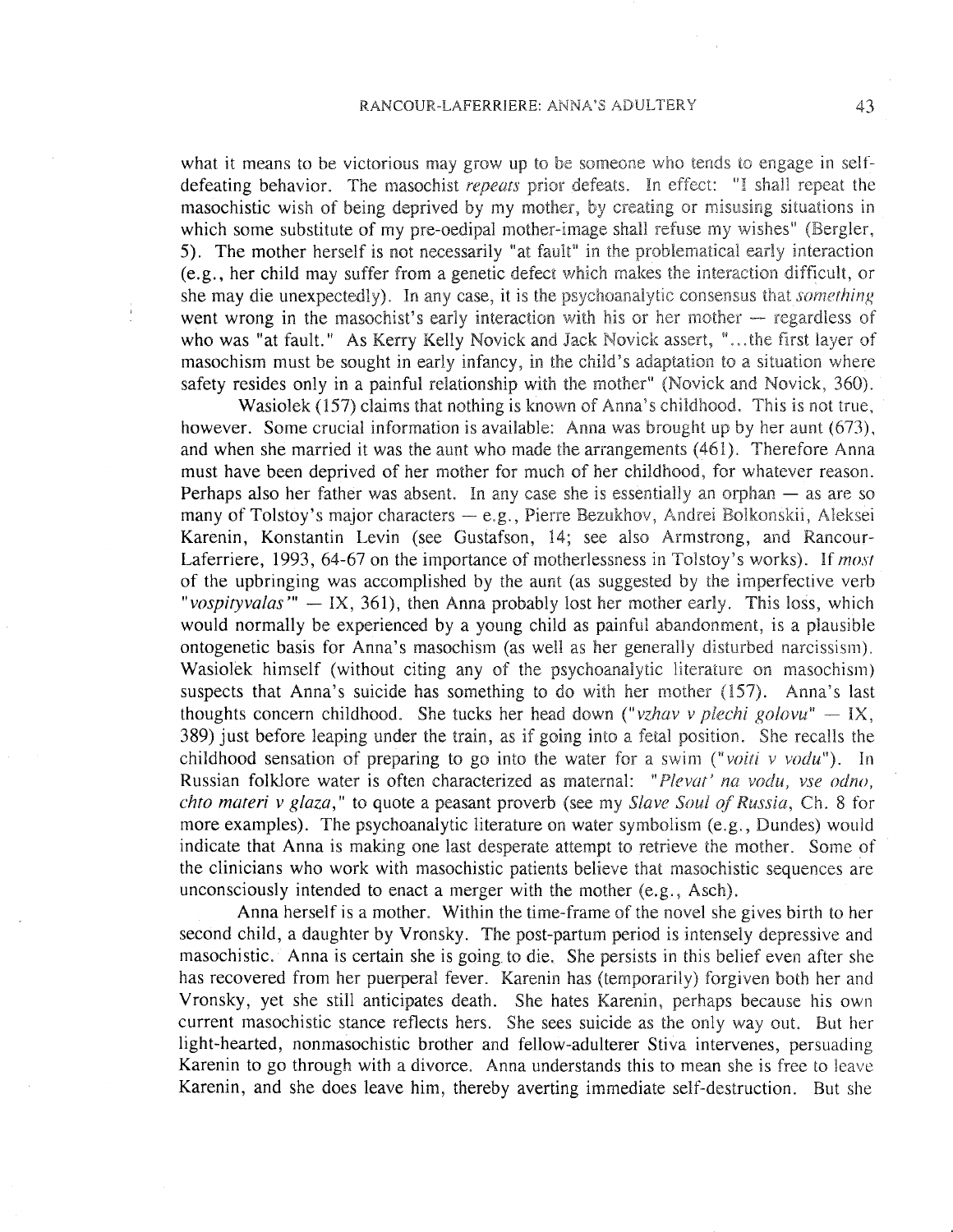cannot stop punishing herself. She refuses the divorce decisively, and makes no effort to take her son with her as she runs off to Italy with Vronsky. She never will bring herself to divorce Karenin and marry Vronsky, believing that marriage to him would only be continuation of the (unrecognizedly self-inflicted) *"muchen 'e"* (IX, 383) she endures with him toward the end of the novel.

Anna eventually comes to believe that life is nothing but suffering for everyone, not just herself. Florid projection characterizes her final hours. Seeing a beggar-woman (mother) and child in the street, she thinks: "Are we not all flung into the world only to hate each other, and therefore to torment ourselves and others *[muchat' sehia i drugikh]?"* (691/IX, 384). We are all created *in order to suffer* (" ... *vse my sozdany zatem, chtoby*  $muchat'sia...$ <sup>"</sup>  $-$  IX, 386). In other words, in creating us our mothers deliberately meant for us to suffer. That is the accusation Anna is unconsciously hurling at her mother, after having hurled similarly narcissistic accusations at her mother-icon, Vronsky, on many of the preceding pages of the novel.

There is much else of psychoanalytic interest which takes place just before Anna commits suicide. But we have come a long way from her adultery. After death, of course, there is no adultery. The light which goes out at the end *(" ...svecha...potukhla"*  $-$  IX, 389) is precisely the one Anna could not put out upon first seeing Vronsky ("Ona") *potushila umyshlenno svet v glazakh, no on svetilsia protiv ee voli...* " - VIII, 77). But, although that light signified adulterous sexual desire, it also represented Anna's narcissism, as we have seen. In the traditionally collectivist Russian culture it is even more important to quash narcissism than to prevent adultery. By killing herself Anna may not turn outward to busy herself with the concerns of others. But she does put a definite stop to her obsessive self-concern.

Anna's suicidal masochism not only puts a stop to her adultery and narcissism, it also forecloses further reproductive success. This is the distal, Darwinian consequence of her last act. And it is an appropriate consequence. From a sociobiological perspective, an individual who can no longer either reproduce or render altruism to others in the collective  $-$  especially genetically related individuals  $-$  is as good as dead anyway. Technically speaking: "...suicide typically occurs among individuals whose residual capacity to promote inclusive fitness is seriously impaired" (de Catanzaro, 319). We would all live forever if we could all reproduce and care for offspring and relatives forever. Anna is not just psychologically disturbed (depressed, narcissistic, masochistic, etc.) toward the end of her life; she is also a reproductive wreck. She is emotionally incapable of either producing more offspring or of caring for the offspring and other relatives she already has. It is especially difficult to imagine how she might render altruism to anyone related to her (sharing genes with her). The psychological appropriateness of her death reflects its biological appropriateness, proximate mechanisms match distal, Darwinian considerations. This does not always happen in unruly reality, of course, but somehow it seems right that it should happen in great art.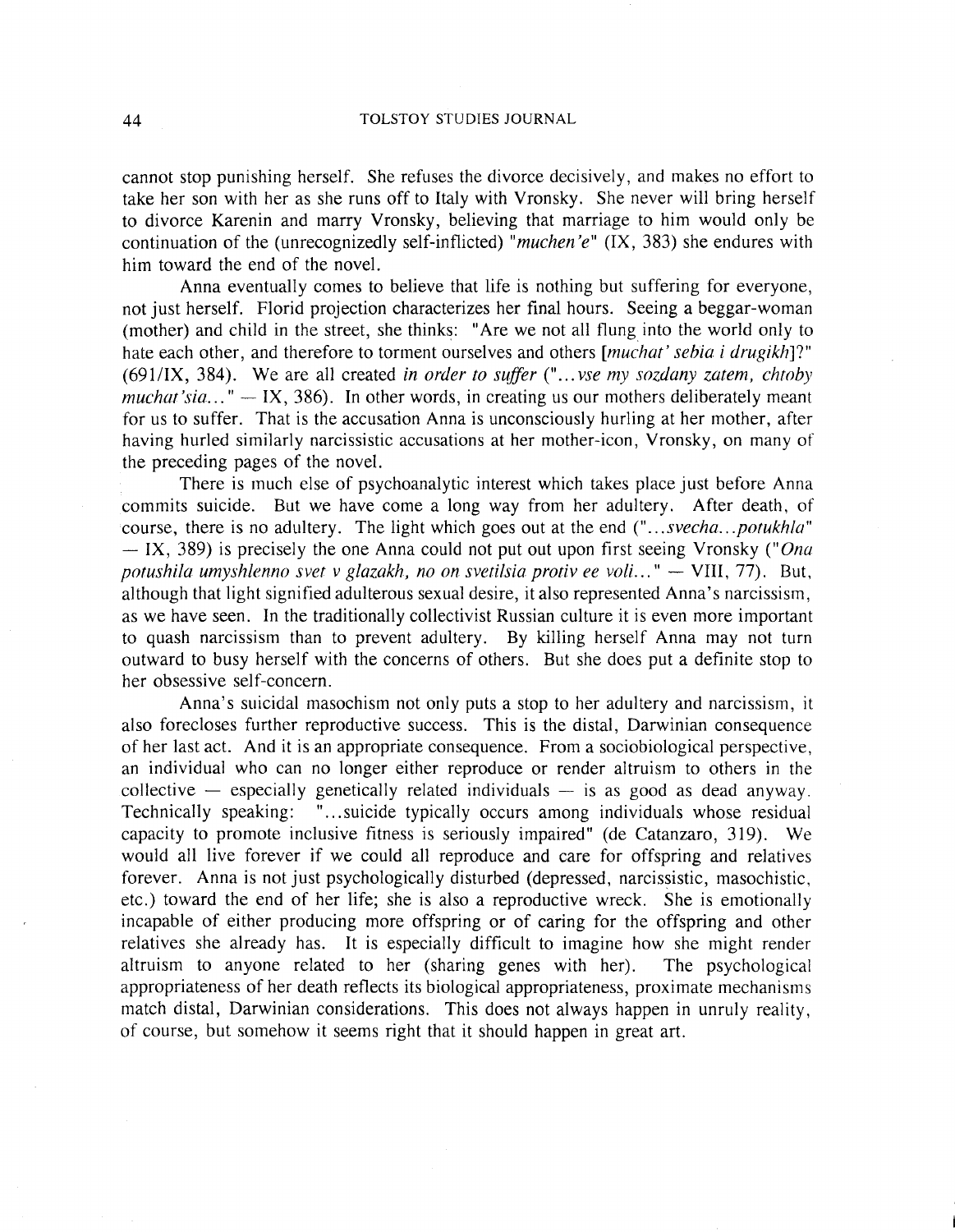## **WORKS CITED**

 $\left\{ \right\}$ 

- Adelman, Gary. Anna Karenina: The Bitterness of Ecstasy. Boston: Twayne Publishers, 1990.
- Armstrong, Judith M. The Unsaid Anna Karenina. New York: St. Martin's Press, 1988.
- Asch, Stuart S. "The Analytic Concepts of Masochism: A Reevaluation." Masochism: Current Psychoanalytic Perspectives. Ed. R. Glick and D. Meyers. Hillsdale, New Jersey: Analytic Press, 1988. 93-115.
- Bergler, Edmund, The Basic Neurosis: Oral Regression and Psychic Masochism. New York: Grune and Stratton, 1949.
- Bulanov, A. M. "Logika serdtsa v romane L. N. Tolstogo «Anna Karenina»." Russkaia *literatura*, no. 3 (1991):25-35.
- Cooke, Leighton Brett. "Puskin and the Femme fatale: Jealousy in Cygany." California Slavic Studies 14 (1992):99-126.
- de Catanzaro, Denys. "Evolutionary Pressures and Limitations to Self-Preservation." Sociobiology and Psychology: Ideas, Issues and Applications. Ed. C. Crawford, M. Smith, D. Krebs. Hillsdale, New Jersey: Lawrence Erlbaum Associates, 1987. 311-33.
- Dundes, Alan. "The Flood as Male Myth of Creation." Journal of Psychoanalytic Anthropology 9 (1986):359-72.
- Fenichel, Otto. The Psychoanalytic Theory of Neurosis. New York: W. W. Norton, 1945.
- Freud, Sigmund. "On the Economic Problem of Masochism." Standard Edition of the Complete Psychological Works of Sigmund Freud. Ed. J. Strachey. London: Hogarth Press, 1961 (1924). 157-70.
- Gustafson, Richard. Leo Tolstoy: Resident and Stranger. Princeton: Princeton University Press, 1986.
- Mandelker, Amy. "The Woman With a Shadow: Fables of Demon and Psyche in Anna Karenina." Novel 24 (1990):48-68.
- Novick, Kerry Kelly and Jack Novick. "The Essence of Masochism." Psychoanalytic Study of the Child 42 (1987):353-84.
- Rancour-Laferriere, Daniel. Signs of the Flesh: An Essay on the Evolution of Hominid Sexuality. Bloomington: Indiana University Press, 1992 (1985).
- **-------.** *Tolstoy's* Classical Press, 1993.
- **-------.** *The Slave Masochism.* Forthcoming, 1994.
- Rothstein, Arnold. The Narcissistic Pursuit of Perfection. New York: International Universities Press, 1984.
- Sémon, Marie. Les femmes dans l'oeuvre de Léon Tolstoi. Paris: Institut d'Études Slaves, 1984.
- Stern, J. P. M. "'Effi Briest': 'Madame Bovary': 'Anna Karenina'," Modern Language *Review* 52 (1957): 363-75.